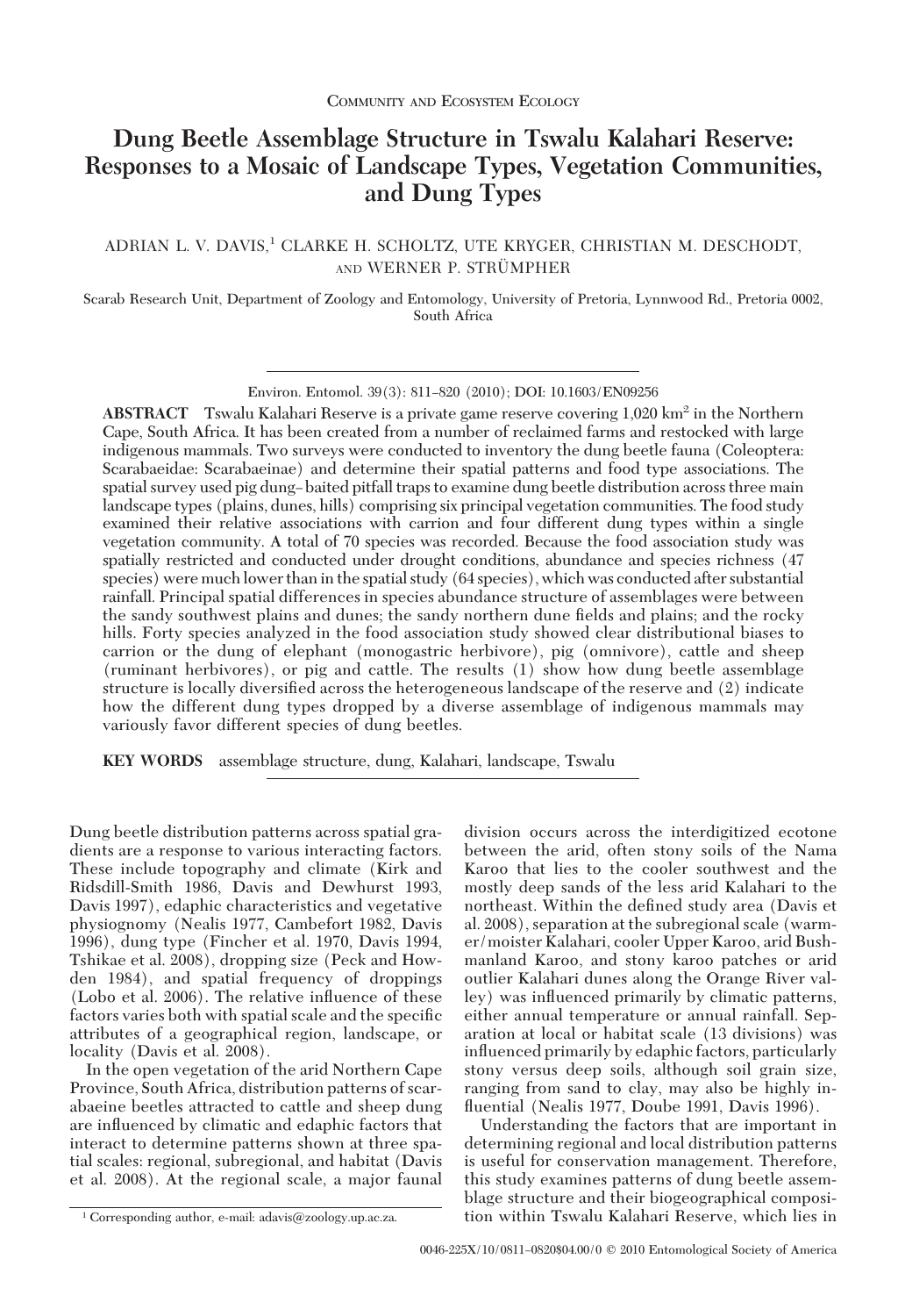

**Fig. 1.** Map showing (1) the location of Tswalu Kalahari Reserve in South Africa relative to two bioregions (Mucina and Rutherford 2006); (2) the principal vegetation communities in the western part of the reserve (Van Rooyen et al. 2005); and  $(3)$  the location of study sites for the spatial (squares numbered  $1-12$ ) and food surveys  $(20 \text{ small circles each representing})$ four traps) for dung beetles.

the southwest Kalahari at the moister eastern edge of the region studied by Davis et al. (2008). The owners of Tswalu support various research projects to provide inventories of the fauna and ßora and to assist in conservation management. This includes this study (Tswalu conservation project 2009) that provides an inventory of the dung beetle fauna on different food types and determines to what extent assemblage structure on pig dung is inßuenced by factors at regional biogeographical, landscape, and local vegetation community scales of spatial organization. Its main focus is on spatial patterns that

descend to a finer-grained scale than those analyzed by Davis et al. (2008).

## **Materials and Methods**

**Study Area and Study Sites.** Tswalu Kalahari Reserve was established in 1995 and is a private game reserve comprising  $1,020 \text{ km}^2$  (102,000 ha) situated in the northeast of Northern Cape Province, South Africa between latitudes 27°04′ S to 27°33′ S and longitudes 22°10' E to 22°36' E (Fig. 1). It ranges in altitude from 1,020 m on the plains to 1,586 m on the highest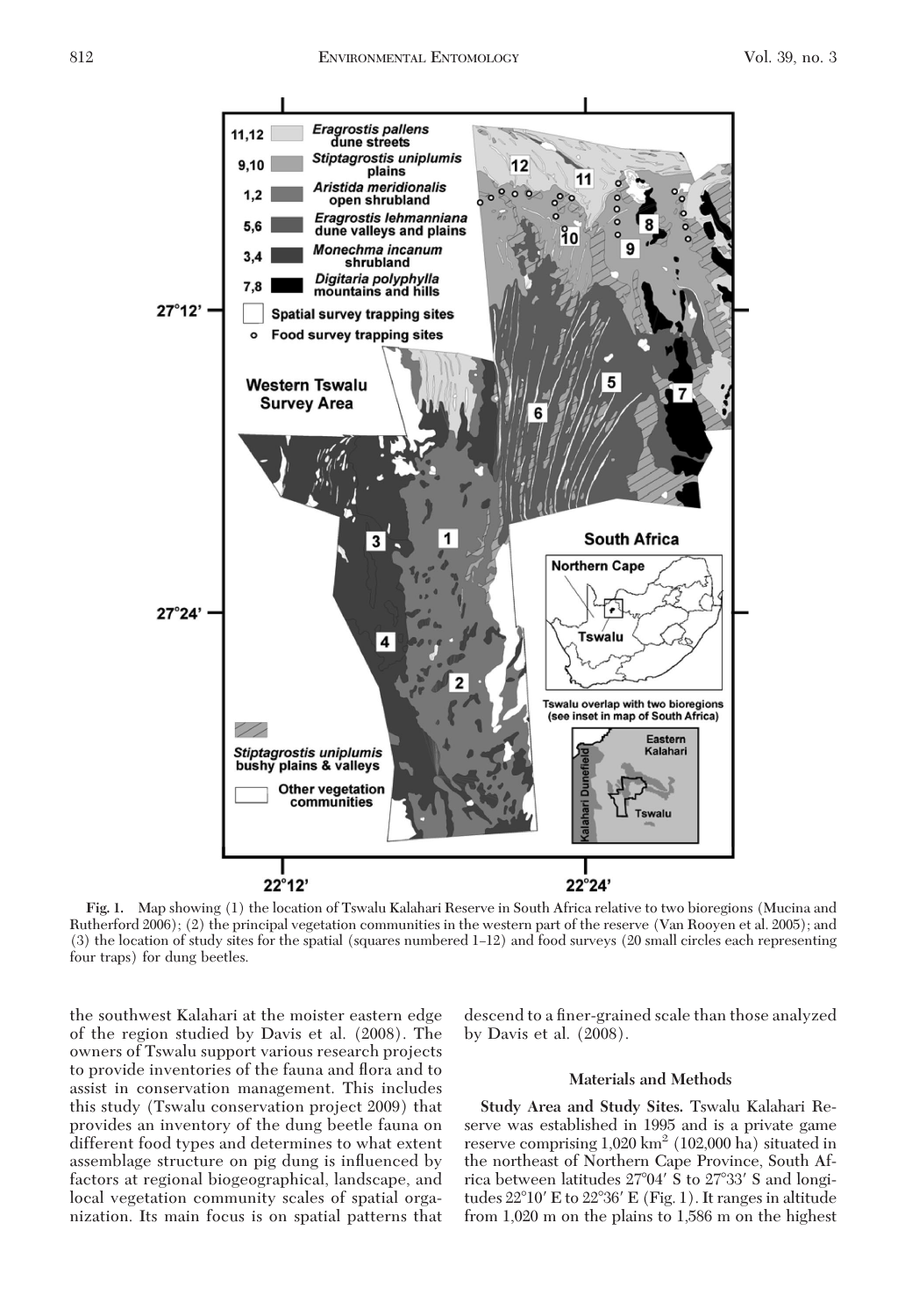Tswalu was created from a number of reclaimed farms and returned, as far as possible, to its former natural state by removing most farm developments and by restocking it with large indigenous mammals that formerly occurred either locally or in adjoining savanna regions. The 75 mammal species now in the reserve provide the full range of dung types present in savanna regions, including large, coarse-fibered droppings of monogastric herbivores (e.g., desert black rhinoceros, Burchell's zebra); large pads (African buffalo) or pellets (e.g., black and blue wildebeest, eland, gemsbok) of ruminant herbivores; and small, strongsmelling droppings of carnivores (e.g., lion) or omnivores (e.g., Chacma baboon).

The conserved landscape is geomorphologically and ecologically heterogeneous. It comprises rocky mountains, sandy plains, and fields of parallel dunes. These fall within two bioregions and five vegetation units (Mucina and Rutherford 2006), which include from 12 to 17 vegetation communities (Van Rooyen et al. 2005) on mostly sandy soils.

Tswalu is centered within the Eastern Kalahari Bioregion, but the northern part extends into an outlier patch of the Kalahari Dunefield Bioregion (Fig. 1). The included vegetation units comprise the northern tip of the Koranna Langeberg Mountain Bushveld with Gordonia Duneveld to the north, Gordonia Plains Shrubveld to the west, Olifantshoek Plains Thornveld close to the mountains both to the east and west, and Kathu Bushveld to the east. The latter two units remain unsampled for dung beetles.

The study area for dung beetles was restricted to the western part of Tswalu westward from the northsouth trending mountain range (Korannaberg) that bisects the reserve (Fig. 1). Study sites were selected according to a detailed vegetation classification of the reserve (Van Rooyen et al. 2005) that was defined at a finer-grained scale than the classification of Mucina and Rutherford (2006). It identified 17 plant communities (5 closely related) on the basis of diagnostic shrub or grass indicator species. A total of 12 of these communities were mapped (Fig. 1). Five covered a combined area of only 13.8% of the reserve and were not sampled for dung beetles. A sixth plant community was also not sampled for dung beetles as it occurred primarily in scattered patches despite amounting to an appreciable area of the reserve (15.6% of *Stiptagrostic uniplumis* bushy plains and valleys). Dung beetle samples were taken only from the remaining six vegetation communities that occurred in large blocks and covered the greatest proportion of the reserve (70.6%). These were defined either from diagnostic species or from distinctive species groupings (Van Rooyen et al. 2005). They comprised two communities centered on the northern or west-central dune field, three on the western plains, and one on the eastern mountains (Fig. 1). Brief descriptions of each concentrate primarily on edaphic characteristics and vegetative physiognomy, which are important determinants of dung beetle distribution (Doube 1991, Davis 1996), unlike plant species composition. More detailed data on geology, soils, characteristic plant species, veld condition, and recommended stocking rates may be obtained from van Rooyen et al. (2005).

Of the two main vegetation communities on the well-drained, aeolian, red sands of the Gordonia Duneveld (Mucina and Rutherford 2006), *Eragrostis pallens* dune streets occurred on the plains in the north and northwest and covered 13,003 ha comprising 14.8% of the reserve (study sites 11 and  $12$ ; 27.127 $\textdegree$  S, 22.393 E or 27.123 S, 22.360 E), whereas *Eragrostis lehmanniana* dune valleys and plains were centered on dune streets in the central west and covered 11,486 ha, comprising 13.1% of the reserve (study sites 5 and 6;  $27.248^{\circ}$  S,  $22.417^{\circ}$  E or  $27.271^{\circ}$  S,  $22.367^{\circ}$  E). Both communities were characterized by open grassland with scattered trees and shrubs not exceeding 17% of the cover. However, typical dune grasses were conspicuously absent from the *E. lehmanniana* dune valleys and plains (Van Rooyen et al. 2005).

In Tswalu, the Gordonia plains shrubveld (Mucina and Rutherford 2006) mainly comprises aeolian surface sand and dunes that support three main vegetation communities (Fig. 1), comprising *Stipagrostis uniplumis* plains on poorly structured red soils in the north and *Monechma incanum* shrubveld plus *Aristida meridionalis* open shrubveld on red and yellow, welldrained sandy soils to the southwest. The *S. uniplumis* plains cover 8,794 ha, comprising 10% of the reserve (study sites 9 and 10; 27.169° S, 22.427° E or 27.153° S, 22.397E). They are characterized by open grassland with scattered trees and shrubs not exceeding 14% of the cover. The *A. meridionalis* open shrubveld occurs on low dunes and deep sandy plains in the east of the southwest section of Tswalu. It covers 14,792 ha, comprising 16.9% of the reserve (study sites 1 and 2; 27.351 S,  $22.310^{\circ}$  E or  $27.308^{\circ}$  S,  $22.309^{\circ}$  E). Like most of the other vegetation communities, it is also characterized by open grassland with scattered trees and shrubs not exceeding 17% of the cover. The two varieties of the *M. incanum* shrubveld cover 9,048 ha on plains, dune streets, and depressions and comprise 10.3% of the reserve (study sites 3 and 4; 27.353° S, 22.262° E or  $27.313^{\circ}$  S,  $22.231^{\circ}$  E). In contrast to the other main vegetation communities of Tswalu, it is characterized by dense shrubland, amounting to 35.1% of the cover, with a further 3.1% comprising tree cover. Many scattered patches of this shrubland also occur as inclusions within the adjoining *Aristida meridionalis* open shrubveld.

In Tswalu, the Koranna Langeberg Mountain Bushveld (Mucina and Rutherford 2006) is represented on the scattered rocky hills of the northern Korannaberg (Fig. 1). These hills have very limited soil cover and support two varieties of a vegetation community described as*Croton gratissimus–Digitaria polyphylla* hills and mountains. These occur in areas of differing proportional rock cover and comprise a combined total of 4,787 ha, amounting to 5.5% of the reserve (study sites 7 and 8; 27.253° S, 22.465° E or 27.139° S, 22.441° E). On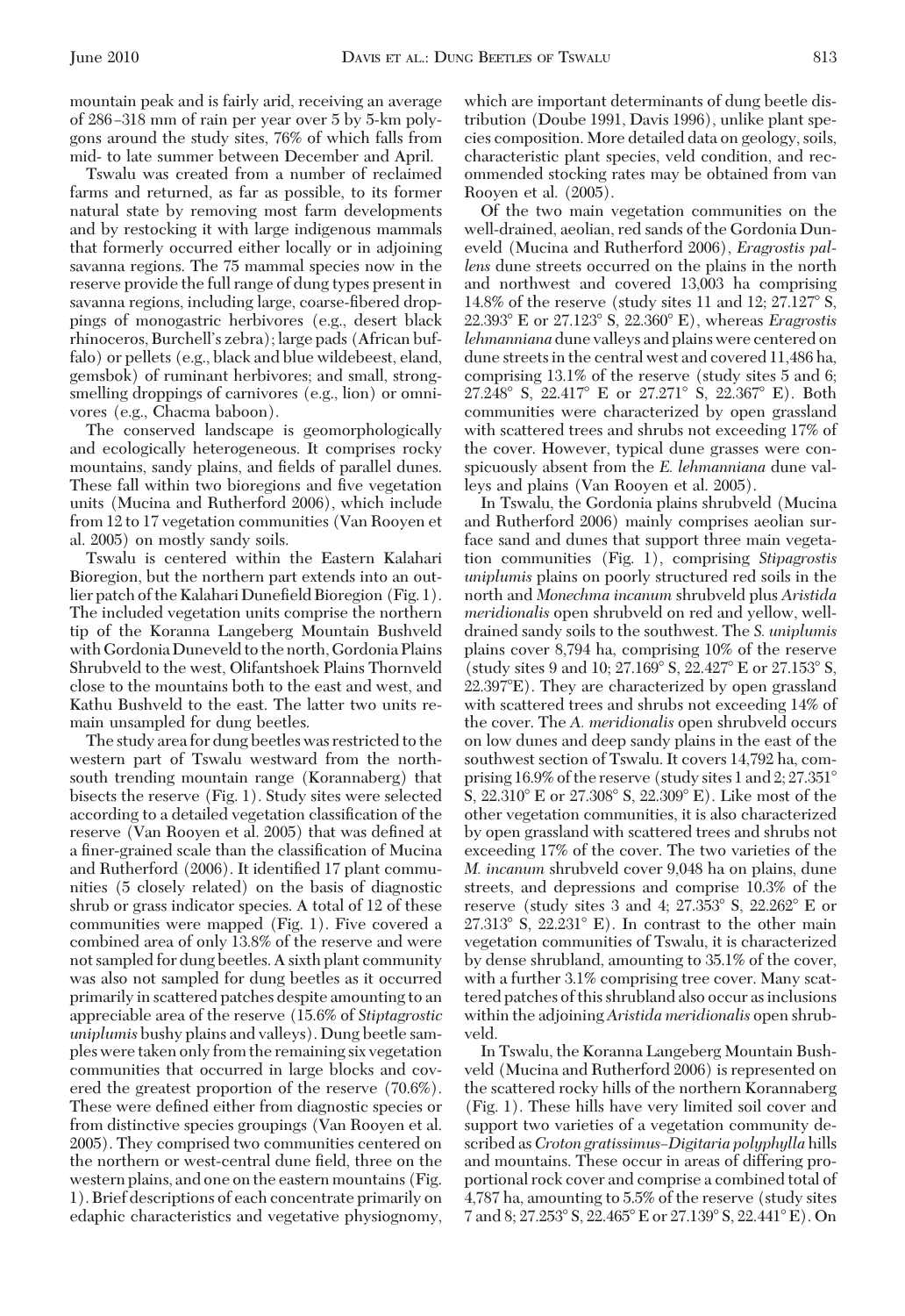average, nonvegetated rocks cover  $\approx$  59.1% of the area, rising locally to 70-90%, whereas grasses (22.0%) and shrubs (18.9%) showed similar but low average cover densities with trees being very scarce.

**Sampling Methods and Spatial Patterns.** In each of the six selected vegetation communities, two study sites were selected well within the boundaries of each block of vegetation (Fig. 1). Two pitfall traps were placed 50 m apart at each site. These comprised 5-liter plastic buckets (top diameter: 23 cm, depth: 17.5 cm) sunk into the soil to the level of the rims. Trapping was conducted in late summer 2008 soon after substantial rainfall, which fell generally across the reserve on 13–15 January (up to 110 mm) and, thereafter, more sporadically across the reserve, most recently on 4 and 8 February (up to 28 mm), just before trapping. On each of two consecutive 24-h sampling occasions, the traps were baited with  $\approx 250$  ml of cloth-wrapped pig dung supported over the center of each trap by two strong wires. Baiting started during late afternoon on 11 February. Traps were rebaited at 12-h intervals to present fresh baits to both day and night-ßying species until early morning on 13 February. The catches were immobilized, using a little water and detergent in the base of each trap. They were removed and stored in 70% alcohol during the late afternoons of 12 and 13 February at the end of each 24-h sampling occasion. This provided 48 separate samples in total (6 vegetation communities  $\times$  2 study sites  $\times$  2 traps  $\times$  2 d), 8 from each vegetation community.

**Sampling Methods and Food Type Associations.** Four well-separated 5 by 4 grids of 5-liter pitfall traps were placed in the north of Tswalu across the *S. uniplumis* plains (Fig. 1). Each grid was comprised of five lines of traps at 1-km intervals with the four traps along each line separated by 50 m. During trapping, each line of four traps was baited with the same bait type, but the five lines in each grid were baited with five different bait types that were cloth-wrapped and supported over each trap on two strong wires. These comprised  $\approx 100$  ml of carrion (chicken livers) or  $\approx$ 250 ml of pig, cattle, sheep, or elephant dung. Trapping was conducted in late summer 2007 from 23 to 25 February. This period coincided with drought conditions because there had been no general rain over the reserve since 2 November 2006 ( $\leq$ 19 mm). Rain did fall on 25 and 29 January (up to 30 mm), a month before trapping, but only beyond the Korannaberg in the eastern part of the reserve to the east of the study area. There was no rain whatsoever recorded during February. Over the two 24-h trapping periods, fresh baits were placed on the traps in the early morning at the beginning of each period, and catches were removed at the end of each period. Although this design provided 160 separate samples in total (4 grids of traps  $\times$  5 trap lines  $\times$  4 traps per line  $\times$  2 d) amounting to 32 samples per bait type, in practice, six carrion, three pig, four cattle, and one sheep sample were lost because of disturbance by animals.

**Data Analysis.** Species richness estimators contained in EstimateS v.7.50 (Colwell 2005) were used to predict whether the observed Tswalu species inventory was relatively complete. These tests were conducted on the spatial survey data both for the entire reserve (44 samples with 4 deleted: 2 from site 5 and 2 from site 7) and for each of the six surveyed vegetation communities (8 or 6 samples each). Values yielded by four estimators, abundance-based coverage estimator (ACE), incidence-based coverage estimator (ICE), Chao1, and Chao2, were used to calculate mean proportions and SDs of observed compared with predicted values of species richness.

A substantial data set was yielded by the spatial study because it was conducted under very moist conditions. These data were analyzed to examine relative differences in dung beetle assemblage structure between landscape types, vegetation communities, trapping sites, and traps. The data for days 1 and 2 were combined to produce a 64 by 24 raw data matrix that comprised mean abundances per trap for 64 species  $\times$ 6 vegetation communities  $\times$  2 study sites  $\times$  2 traps at each site. As mean abundances showed a wide range in magnitude, the data matrix was fourth root transformed. Nonparametric multidimensional scaling (NMDS) was conducted on a correlation matrix for species abundance across the 24 spatial variables using Statistica v.7 (StatSoft 2004). On the ordination plot derived from this analysis, a minimum spanning tree was fitted to the data points based on an analysis of the distance matrix using the Kruskal algorithm contained in the computer package Arlequin v.3.1 (Excoffier et al. 2006).

Because the food association study was conducted under drought conditions,most species were recorded in low density, and many occurred only sporadically. Therefore, the species data were contracted to mean numbers per trap for each bait type to minimize noise. After deletion of seven species sampled in very low numbers  $(<0.12$  per trap), the raw data matrix comprised mean abundances for 40 species  $\times$  5 bait types. NMDS was conducted on a correlation matrix for bait association patterns of these 40 species using Statistica v.7 (StatSoft 2004). A cross-tabulation table and a goodness of fit test (Pearson's  $\chi^2$ ) were used to determine whether there were significant differences between proportional bait-type associations shown by five groups of species defined from the NMDS ordination plot.

An analysis of the biogeographical composition of the dung beetle fauna recorded in the Northern Cape by Davis et al. (2008) was used to biogeographically classify the species recorded in this study. Category 1 comprised species with distributions centered in the arid southwest of southern Africa. Category 2 comprised species centered on the deep sands of the Kalahari Basin in central southern Africa, either widespread or restricted to the southwest of this region. Category 3 comprised species centered in the savannas to the north and northeast of the Kalahari. The other categories comprised (4) species widespread in Southern Africa, (5) those centered in the uplands of the eastern Highveld of South Africa, and (6) unclassified species. The proportional biogeographical composition of species abundance was determined for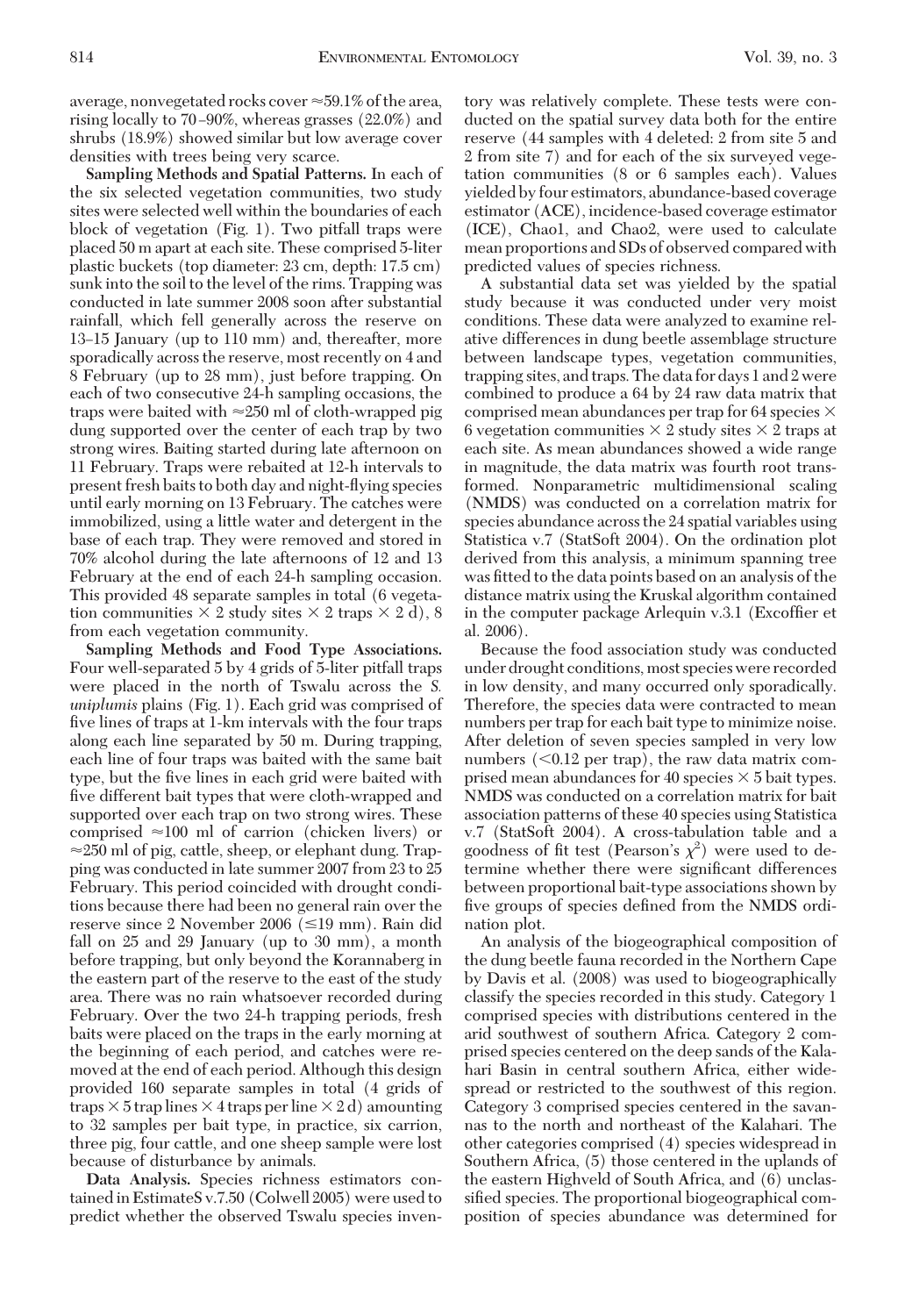each of the six main vegetation communities in Tswalu. Cross-tabulation tables with goodness of fit tests (Pearson's  $\chi^2$ ) were used to determine whether there were significant differences between the biogeographical compositions of different vegetation communities.

## **Results**

A total of 70 species of dung beetles were recorded in Tswalu. The food association study was conducted under drought conditions in a single vegetation community and yielded a much lower species richness (47) and total abundance (65,419) than the spatial study (64 species, total abundance  $= 124,410$ ) that was conducted in six vegetation communities after substantial rainfall (Tables 1 and 2). Although trapping intensity in the food study, using five bait types, was more than three times greater than in the spatial study, using a single bait type, mean abundance per trap was much lower in the food study (448.1) than in the spatial study (2,827.5). Different bait types attract different numbers of beetles (Table 2). However, on the *S. uniplumis* plains, species abundance in pig dung-baited traps was clearly much lower during drought (food study: 29 traps, 33 species, mean abundance per trap  $= 735.3$ ; spatial study: 8 traps, 48 species, mean abundance per trap  $= 2,615.1$ .

A comparison between observed and predicted numbers of species suggests that high proportions of the taxa present in the reserve and vegetation communities (Table 3) were recorded by the two surveys. In the vegetation communities, observed species totals vary from 38 on the rocky hills, to 41–43 on the dunes, to 42–48 on the plains. Although similar observed numbers of species were recorded in the spatial (48) and food association studies (47) on the *S. uniplumis* plains, 13 were not recorded in the food study, and 6 were not trapped in the spatial study. It is noteworthy that all but one of these six species was trapped on bait types other than pig dung (Table 2). Totals of 54  $(48 + 6)$  or 60 species  $(47 + 13)$  tally well with the upper and lower deviations on predictions of total species richness on the *S. uniplumis* plains (Table 3). Similarly, a total of 70 species  $(64 + 6)$  tallies well with the lower limit of the wide deviation in total species richness predicted for the reserve from results for the spatial survey.

Figure 2 shows four clear clusters of species with regard to bait type association. One of these clusters is subdivided to produce five clusters in total. These divisions are supported by bar diagrams showing the mean bait association of each cluster. These results indicate various significantly different patterns of proportional bias (five by five cross-tabulation: Pearson's  $\chi^2 = 465.69, \text{ df} = 16, P < 0.001$ : (1) to carrion represented by rotted chicken livers (2 species); (2) to coarse-fibered monogastric herbivore dung represented by that of elephant (5 species); (3) to pads or pellets of ruminant herbivores represented by cattle and sheep dung (8 species); (4) to omnivore dung represented by that of pig (11 species); or (5) mixed

responses with strong attraction to both pig and cattle dung (14 species).

Figure 3 shows some clear patterns of dissimilarity between the dung beetle assemblages recorded at different places across the three landscape types within Tswalu (hills, plains, and dune fields). The widely separated cluster comprising the assemblages from sites 7 and 8 is consistent with the quite different faunal structure on the rocky hills (Table 1). However, the other two proximal clusters comprised sandy southwest or northern sites that showed some inconsistencies with the landscape/vegetation community  $classification. Although sites 1-4 on the southwest$ plains were both clustered and linked together on the ordination plot, they were also closely clustered and linked to the assemblages of site 6 originating from the southwest of the central dune field (Fig. 1). Overall, this southwest cluster was linked to the assemblages of site 5 that originate from the northeast of the central dune field and were included in the cluster comprising the remaining dune field and plains sites in the north of Tswalu. The dune field sites, 5, 11, and 12, were clustered in a fairly diffuse manner but were all linked by the minimum spanning tree, which linked their part of the northern cluster to that comprising the linked northern plains sites 9 and 10, which are geographically separated from the southwest plains by the central dune field. The northern plains sites were linked at great ordinal distance to sites 7 and 8 on the geographically nearby hills. Overall, for each site, data points for traps 1 and 2 were mostly fairly close to one another in ordinal space.

Biogeographical composition of the Tswalu dung beetle fauna was dominated by species showing distributional centers in three regions, southwest arid, Kalahari, and northeast savanna (Table 4). There were significant differences in proportional biogeographical composition between the six vegetation communities (three by six cross-tabulation: Pearson's  $\chi^2$  = 134.996,  $df = 10$ ,  $P < 0.001$ ). In terms of relative abundance, assemblages on the hills were dominated by southwest arid elements, whereas the remainder of the vegetation communities were dominated by Kalahari and northeast savanna elements. On the plains and dunes, there was an overall trend to greater proportional Kalahari representation in the south and more equitable Kalahari and northeast savanna representation in the north (Table 4), although this was not significant (two by five cross-tabulation: Pearson's  $\chi^2 = 8.402$ , df = 4,  $\dot{P} = 0.078$ ). This trend does not persist after the removal of data for the superabundant Kalahari centered species, *Onthophagus* sp. nr *variegatus* (Table 1) but is replaced by more localized patterns of imbalance with greater similarity between the north and south (Table 4; Pearson's  $\chi^2 = 1.890$ ,  $df = 4$ ,  $P = 0.756$ ). Many individual species show no consistent north/south spatial trend and some, such as the northeast savanna centered *Scarabaeus zambezianus,* are more abundant in the southwest whereas others, such as the Kalahari centered *Scarabaeus damarensis,* are more abundant on the Kalahari dunes in the north (Table 1).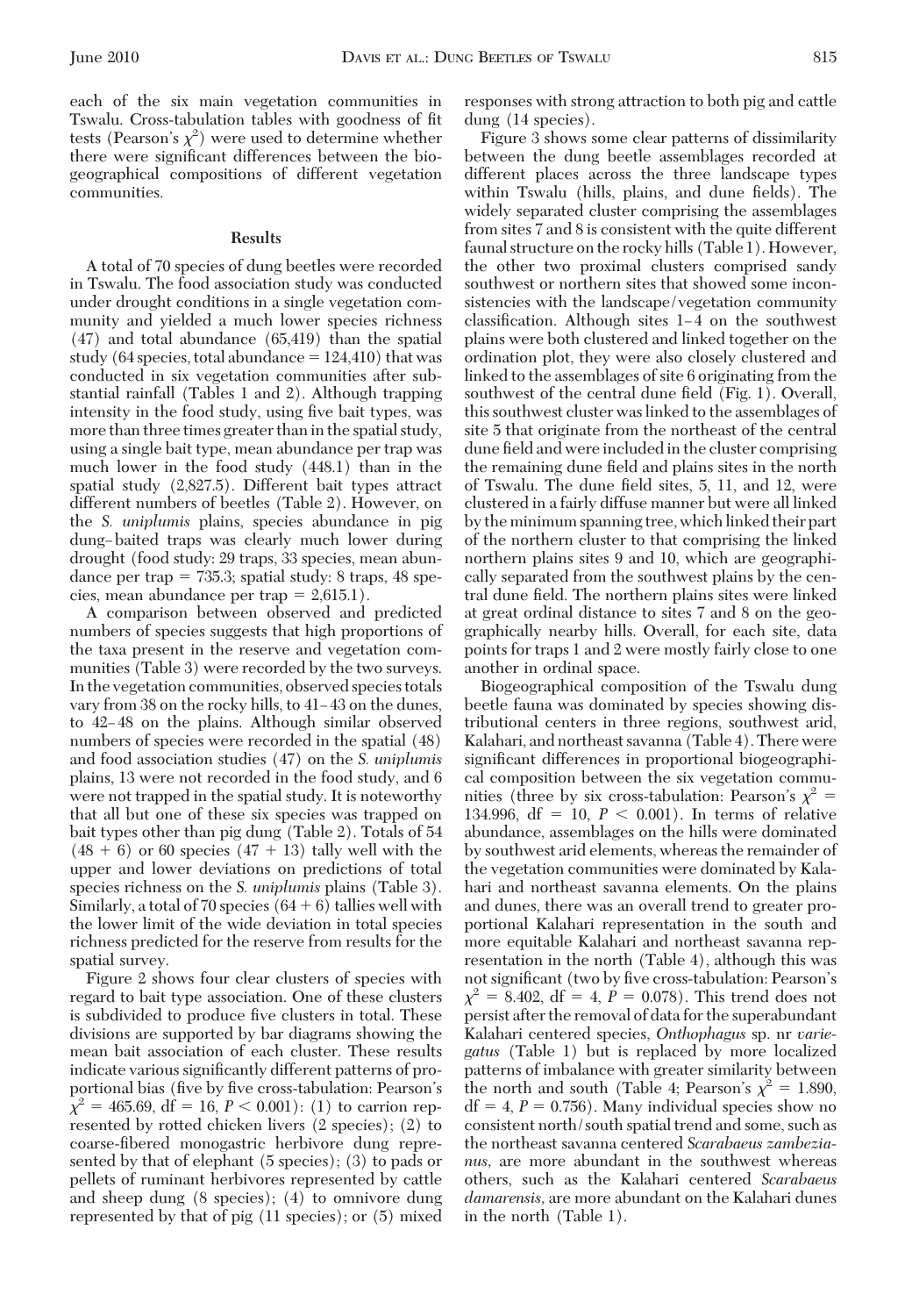## **Table 1. Abundance of 64 species of dung beetles recorded in the spatial survey of Tswalu Kalahari Reserve after substantial rainfall**

|                                                                                                                          | Mean no. per trap |                          |                          |                       |                          |                          |
|--------------------------------------------------------------------------------------------------------------------------|-------------------|--------------------------|--------------------------|-----------------------|--------------------------|--------------------------|
| Species                                                                                                                  | (Sites 1,2)       | SW plains<br>(Sites 3,4) | Mid dunes<br>(Sites 5,6) | Hills<br>(Sites 7, 8) | N plains<br>(Sites 9,10) | N dunes<br>(Sites 11,12) |
| Pachylomera femoralis $(Kirby)^3$                                                                                        | 26.3              | 20.3                     | 33.8                     | 22.9                  | 47.8                     | 45.6                     |
| Pachylomera opacus van Lansberge <sup>2</sup>                                                                            | 0.1               | 0.3                      | 0.0                      | 0.0                   | 0.1                      | 0.3                      |
| Scarabaeus (Kheper) lamarcki Macleay <sup>3</sup>                                                                        | 2.9               | 2.9                      | 0.7                      | 1.3                   | 2.4                      | 0.8                      |
| Scarabaeus (Scarabaeus) ambiguus Boheman <sup>6</sup>                                                                    | 0.0               | 0.0                      | 0.0                      | 2.0                   | 0.0                      | 0.0                      |
| Scarabaeus (Scarabaeus) costatus Wiedemann <sup>1</sup>                                                                  | 0.0               | 0.1                      | 0.1                      | 0.0                   | 1.0                      | 2.8                      |
| Scarabaeus (Scarabaeus) proboscideus (Guérin) <sup>2</sup>                                                               | 3.1               | 2.0                      | 0.3                      | 0.0                   | 0.3                      | 0.6                      |
| Scarabaeus (Scarabaeus) satyrus Boheman <sup>2</sup>                                                                     | 0.0               | 0.4                      | 0.0<br>5.2               | 0.3<br>3.1            | 0.0<br>4.0               | 0.0                      |
| Scarabaeus (Scarabaeus) zambesianus Péringuey <sup>3</sup><br>Scarabaeus (Scarabeolus) anderseni Waterhouse <sup>2</sup> | 15.4<br>0.0       | 9.3<br>0.3               | 0.0                      | 0.0                   | 0.3                      | 2.0<br>0.0               |
| Scarabaeus (Scarabeolus) bohemani Harold <sup>6</sup>                                                                    | 0.0               | 0.0                      | 0.0                      | 0.9                   | 0.0                      | 0.0                      |
| Scarabaeus (Scarabeolus) damarensis Janssens <sup>2</sup>                                                                | 9.5               | 3.6                      | 5.9                      | 0.0                   | 8.9                      | 21.9                     |
| Scarabaeus (Scarabeolus) flavicornis Boheman <sup>2</sup>                                                                | 33.1              | 15.6                     | 36.9                     | 4.1                   | 19.4                     | 37.1                     |
| Scarabaeus (Scarabeolus) inoportunus Ferreira <sup>1</sup>                                                               | 0.3               | 0.0                      | 0.1                      | 0.0                   | 0.1                      | 5.5                      |
| Scarabaeus (Scarabeolus) inquisitus Péringuey <sup>2</sup>                                                               | 0.0               | 0.0                      | 0.0                      | 0.0                   | 0.1                      | 0.0                      |
| Scarabaeus (Scarabeolus) kochi Ferreira <sup>2</sup>                                                                     | 0.1               | 0.1                      | 0.1                      | 0.0                   | 0.0                      | 0.0                      |
| Scarabaeus (Sceliages) granulatus (Forgie,<br>Grebennikov & Scholtz) <sup>6</sup>                                        | 0.0               | 0.0                      | 0.0                      | 0.0                   | 0.0                      | 0.1                      |
| Allogymnopleurus thalassinus Klug <sup>3</sup>                                                                           | 57.4              | 64.6                     | 121.8                    | 25.3                  | 204.1                    | 62.0                     |
| Gymnopleurus aenescens Wiedemann <sup>3</sup>                                                                            | 10.3<br>2.0       | 4.1<br>0.3               | 6.6<br>2.0               | 0.4<br>1012.8         | 14.9<br>51.9             | 6.4<br>8.1               |
| Gymnopleurus humanus Macleay <sup>1</sup><br>Neosisyphus macroruber (Paschalidis) <sup>5</sup>                           | 0.0               | 0.3                      | 0.9                      | 11.3                  | 0.4                      | 0.4                      |
| Heliocopris japetus Klug <sup>6</sup>                                                                                    | 0.0               | 0.1                      | 0.0                      | 0.0                   | 0.0                      | 0.0                      |
| Pedaria sp. $a^2$                                                                                                        | 0.1               | 0.1                      | 0.0                      | 0.0                   | 0.3                      | 0.0                      |
| Pedaria cuprascens Harold <sup>4</sup>                                                                                   | 0.0               | 0.0                      | 0.0                      | 0.3                   | 0.0                      | 0.0                      |
| Pycnopanelus krikkeni Cambefort <sup>1</sup>                                                                             | 0.4               | 0.1                      | 0.0                      | 0.0                   | 0.3                      | 0.1                      |
| Catharsius calaharicus Kolbe <sup>2</sup>                                                                                | 4.6               | 2.5                      | 1.5                      | 0.3                   | 8.8                      | 3.9                      |
| Catharsius melancholicus Boheman <sup>3</sup>                                                                            | 5.5               | 1.5                      | 1.7                      | 0.4                   | 1.5                      | 4.5                      |
| Metacatharsius dentinum Ferreira <sup>2</sup>                                                                            | 1.0               | 0.4                      | 0.2                      | 0.0                   | 0.1                      | 0.8                      |
| Metacatharsius exiguiformis Ferreira <sup>2</sup>                                                                        | 16.9              | 29.6<br>0.0              | 7.9<br>0.0               | 0.3<br>0.0            | 9.8<br>0.1               | 21.6                     |
| Metacatharsius latifrons $(Harold)^2$<br>Metacatharsius marani Balthasar <sup>1</sup>                                    | 0.0<br>0.0        | 0.0                      | 0.0                      | 0.7                   | 0.1                      | 0.0<br>0.0               |
| Metacatharsius pumilioniformis Ferreira <sup>1</sup>                                                                     | 0.3               | 0.0                      | 0.0                      | 0.1                   | 0.4                      | 1.6                      |
| Metacatharsius troglodytes (Boheman) <sup>3</sup>                                                                        | 0.4               | 0.0                      | 0.0                      | 0.0                   | 0.1                      | 1.8                      |
| Metacatharsius sp. $A^2$                                                                                                 | 0.6               | 0.1                      | 2.3                      | 0.0                   | 0.0                      | 1.1                      |
| Cheironitis hoplosternus Harold <sup>5</sup>                                                                             | 0.3               | 0.1                      | 0.5                      | 0.3                   | 0.0                      | 0.0                      |
| Caccobius ferrugineus Fahraeus <sup>3</sup>                                                                              | 26.1              | 15.6                     | 17.6                     | 18.6                  | 28.0                     | 6.9                      |
| Caccobius nigritulus Klug <sup>3</sup>                                                                                   | 2.5               | 5.8                      | 0.2                      | 0.7                   | 2.8                      | 4.9                      |
| <i>Cleptocaccobius viridicollis</i> $(d'Orbigny)^3$                                                                      | 3.5               | 0.8                      | 4.5                      | 116.6                 | 78.4                     | 12.9                     |
| Euonthophagus sp. <sup>6</sup>                                                                                           | 0.0<br>0.0        | 0.0<br>0.3               | 0.1<br>0.0               | 0.0<br>0.0            | 0.0<br>0.0               | 0.0<br>0.0               |
| Onthophagus acutus d'Orbigny <sup>1</sup><br>Onthophagus sp. nr bicavifrons <sup>6</sup>                                 | 0.0               | 1.9                      | 0.0                      | 0.0                   | 0.0                      | 0.0                      |
| Onthophagus cinctipennis Quedenfeldt <sup>6</sup>                                                                        | 0.0               | 0.0                      | 0.0                      | 0.0                   | 0.1                      | 0.0                      |
| Onthophagus flavimargo d'Orbigny <sup>2</sup>                                                                            | 22.6              | 87.8                     | 6.5                      | 52.3                  | 20.3                     | 6.6                      |
| Onthophagus pallidipennnis Fahraeus <sup>3</sup>                                                                         | 12.6              | 7.5                      | 3.1                      | 4.2                   | 13.9                     | 18.0                     |
| Onthophagus probus Péringuey <sup>1</sup>                                                                                | 77.0              | 65.5                     | 281.3                    | 20.3                  | 101.4                    | 5.8                      |
| Onthophagus sp. nr $probus^2$                                                                                            | 220.4             | 533.3                    | 157.2                    | 17.7                  | 228.5                    | 360.4                    |
| Onthophagus sp. nr pullus $(a)^2$                                                                                        | 50.8              | 22.4                     | 32.2                     | 13.6                  | 124.9                    | 78.9                     |
| Onthophagus quadraticeps Harold <sup>3</sup>                                                                             | 526.1             | 439.9                    | 99.3                     | 14.9                  | 361.0                    | 441.1                    |
| Onthophagus signatus Fahraeus <sup>3</sup>                                                                               | 389.1             | 248.8                    | 446.3                    | 113.5                 | 477.6                    | 386.8                    |
| Onthophagus semiflavus Boheman <sup>1</sup><br>Onthophagus sp. nr variegatus <sup>2</sup>                                | 0.5<br>1,484.9    | 1.3<br>1,965.6           | 0.0<br>667.0             | 0.0<br>757.7          | 0.0<br>545.4             | 0.0<br>191.8             |
| Onthophagus verticalis Boheman <sup>3</sup>                                                                              | 0.0               | 0.0                      | 0.0                      | 0.0                   | 0.6                      | 0.0                      |
| Onthophagus sp. $A^1$                                                                                                    | 9.5               | 11.8                     | 14.9                     | 0.1                   | 4.9                      | 2.1                      |
| Onthophagus sp. $B^2$                                                                                                    | 7.1               | 4.4                      | 15.6                     | 1.3                   | 10.8                     | 43.9                     |
| Onthophagus sp. $F1$                                                                                                     | 0.4               | 0.0                      | 0.1                      | 0.0                   | 0.5                      | $0.5\,$                  |
| Onthophagus sp. $G1$                                                                                                     | 0.0               | 0.0                      | 2.0                      | 810.2                 | 1.4                      | 0.1                      |
| Onthophagus sp. $K^2$                                                                                                    | 74.3              | 136.0                    | 155.7                    | 3.2                   | 45.0                     | 84.0                     |
| Onthophagus sp. $L^6$                                                                                                    | 0.0               | 0.0                      | 0.0                      | 0.3                   | 0.0                      | 0.0                      |
| Phalops dregei Harold <sup>6</sup>                                                                                       | 0.0               | 0.0                      | 0.0                      | 1.3                   | 0.0                      | 0.1                      |
| Phalops rufosignatus van Lansberge <sup>2</sup>                                                                          | 391.0             | 269.3                    | 184.4                    | 111.6                 | 121.1                    | 13.8                     |
| Phalops wittei Harold <sup>3</sup><br>Proagoderus sapphirinus Fahraeus <sup>2</sup>                                      | 21.8<br>4.8       | 3.6<br>4.8               | 5.3<br>3.3               | 40.0<br>4.6           | 60.8<br>10.6             | 12.8<br>18.0             |
| Drepanocerus patrizii Boucomont <sup>6</sup>                                                                             | 0.0               | 0.0                      | 0.0                      | 0.0                   | 0.1                      | 0.0                      |
| Euoniticellus intermedius (Reiche) <sup>4</sup>                                                                          | 0.4               | 0.4                      | 0.3                      | 0.0                   | 0.4                      | 0.4                      |
| Oniticellus formosus Chevrolat <sup>4</sup>                                                                              | 0.0               | 0.0                      | 0.1                      | 0.0                   | 0.0                      | 0.0                      |
| Total mean abundance per trap                                                                                            | 3,515.6           | 3,984.9                  | 2,325.5                  | 3,189.4               | 2,615.1                  | 1,918.4                  |

Superscripted numbers represent a biogeographical classification of distribution centres derived from Davis *et al.* (2008): 1 = southwest arid, 2 = Kalahari, 3 = Northeast savanna, 4 = Widespread, 5 = Upland (Highveld), 6 = Unclassified.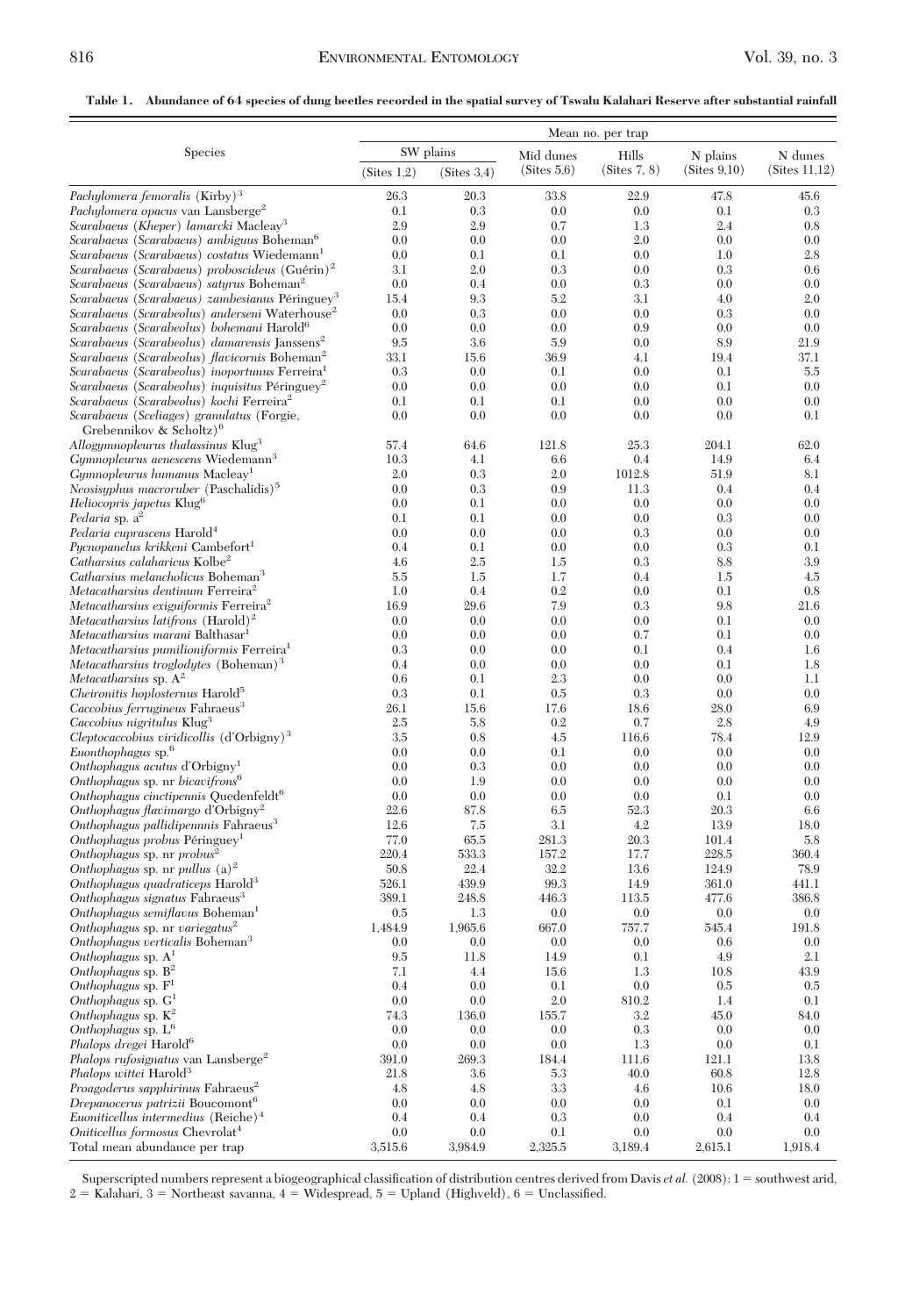**Table 2. Abundance of 47 species of dung beetles recorded in the food association survey of Tswalu Kalahari Reserve during drought conditions**

|                |                                               |              | Mean no, per trap attracted to carrion or each dung type |              |              |        |  |  |
|----------------|-----------------------------------------------|--------------|----------------------------------------------------------|--------------|--------------|--------|--|--|
|                | Species                                       | Carrion      | Pig                                                      | Elephant     | Cattle       | Sheep  |  |  |
| $\mathbf{1}$   | Pachylomera femoralis (Kirby)                 | 0.14         | 0.55                                                     | 0.19         | 0.21         | 0.06   |  |  |
| $\mathbf 2$    | Scarabaeus (Kheper) lamarcki Macleay          | 0.00         | 0.04                                                     | 0.00         | 0.00         | 0.00   |  |  |
| $\overline{3}$ | Scarabaeus (Scarabaeus) proboscideus (Guérin) | 0.08         | 1.41                                                     | 0.13         | 0.24         | 2.27   |  |  |
| $\overline{4}$ | Scarabaeus (Scarabaeus) zambesianus Péringuev | 0.15         | 8.97                                                     | 1.81         | 1.64         | 6.27   |  |  |
| $\rm 5$        | Scarabaeus (Scarabeolus) anderseni Waterhouse | 0.29         | 0.63                                                     | 0.03         | 0.57         | 0.03   |  |  |
| 6              | Scarabaeus (Scarabeolus) damarensis Janssens  | 0.00         | 0.03                                                     | 0.00         | 0.00         | 0.00   |  |  |
| $\overline{7}$ | Scarabaeus (Scarabeolus) flavicornis Boheman  | 2.05         | 5.29                                                     | 0.22         | 1.46         | 0.00   |  |  |
| 8              | Scarabaeus (Scarabeolus) kochi Ferreira       | 0.00         | 0.00                                                     | 0.00         | 0.03         | 0.00   |  |  |
| 9              | Allogymnopleurus thalassinus Klug             | 0.07         | 0.18                                                     | 0.09         | 0.19         | 0.10   |  |  |
| 10             | Gymnopleurus aenescens Wiedemann              | 0.51         | 5.29                                                     | 0.66         | 2.01         | 1.32   |  |  |
| 11             | <i>Gymnopleurus humanus</i> Macleay           | 0.00         | 0.00                                                     | 0.00         | 0.04         | 0.07   |  |  |
| 12             | Pedaria sp. a                                 | 0.00         | 0.00                                                     | 0.03         | 0.14         | 0.16   |  |  |
| 13             | Catharsius calaharicus Kolbe                  | 0.00         | 0.03                                                     | 0.16         | 0.00         | 0.00   |  |  |
| 14             | Catharsius melancholicus Boheman              | 0.21         | 0.03                                                     | 0.03         | 0.03         | 0.00   |  |  |
| 15             | Copris cornifrons Boheman                     | 0.00         | 0.00                                                     | 0.16         | 0.00         | 0.00   |  |  |
| 16             | Metacatharsius exiguiformis Ferreira          | 0.00         | 0.93                                                     | 0.34         | 3.10         | 2.80   |  |  |
| 17             | <i>Metacatharsius latifrons</i> (Harold)      | 0.00         | 0.00                                                     | 0.03         | 0.07         | 0.06   |  |  |
| 18             | <i>Metacatharsius sp. A</i>                   | 0.00         | 0.00                                                     | 0.00         | 0.03         | 0.29   |  |  |
| 19             | Cheironitis hoplosternus Harold               | 0.00         | 0.04                                                     | 0.00         | 0.00         | 0.00   |  |  |
| 20             | Onitis deceptor Péringuey                     | 0.00         | 0.00                                                     | 0.00         | 0.00         | 0.03   |  |  |
| 21             | Caccobius cavatus d'Orbigny                   | 0.00         | 0.00                                                     | 0.00         | 0.08         | 0.00   |  |  |
| 22             | Caccobius ferrugineus Fahraeus                | 0.36         | 3.50                                                     | 0.91         | 1.24         | 0.92   |  |  |
|                | Caccobius nigritulus Klug                     | 0.00         | 0.64                                                     | 0.41         | 0.00         | 0.36   |  |  |
| 23<br>24<br>25 | Cleptocaccobius viridicollis (d'Orbigny)      | 0.00         | 0.08                                                     | 0.03         | 0.04         | 0.06   |  |  |
|                | Digitonthophagus gazella (Fabricius)          | 0.00         | 0.00                                                     | 0.03         | 0.00         | 0.03   |  |  |
| 26             | Onthophagus sp. nr apiciosus                  | 0.00         | 0.06                                                     | 0.00         | 0.00         | 0.00   |  |  |
| 27             | Onthophagus sp. nr bicavifrons                | 0.07         | 0.00                                                     | 0.00         | 0.00         | 0.00   |  |  |
| 28             | Onthophagus flavimargo d'Orbigny              | 0.75         | 2.97                                                     | 1.69         | 3.43         | 0.86   |  |  |
| 29             | Onthophagus pallidipennnis Fahraeus           | 0.00         | 0.23                                                     | 0.25         | 0.37         | 0.69   |  |  |
| 30             | Onthophagus probus Péringuey                  | 0.04         | 4.35                                                     | 16.16        | 3.84         | 2.12   |  |  |
| 31             | Onthophagus sp. nr probus                     | 0.32         | 89.08                                                    | 28.91        | 22.63        | 20.54  |  |  |
| 32             | Onthophagus sp. nr $pullus(a)$                | 0.00         | 0.37                                                     | 0.16         | 0.30         | 0.22   |  |  |
| 33             | Onthophagus quadraticeps Harold               | 0.14         | 43.28                                                    | 9.22         | 10.29        | 9.29   |  |  |
| 34             | Onthophagus ?rasipennis d'Orbigny             | 0.00         | 0.00                                                     | 0.00         | 0.00         | 8.56   |  |  |
| 35             | Onthophagus signatus Fahraeus                 | 2.24         | 66.68                                                    | 14.31        | 35.87        | 15.15  |  |  |
| $\frac{1}{36}$ |                                               | 0.00         | 5.84                                                     | 0.06         | 0.07         | 0.25   |  |  |
|                | Onthophagus semiflavus Boheman                | 22.57        |                                                          | 364.09       | 441.09       |        |  |  |
| 37<br>38       | Onthophagus sp. nr variegatus                 |              | 457.37                                                   |              |              | 317.99 |  |  |
| 39             | Onthophagus verticalis Boheman                | 0.00<br>0.76 | 0.00<br>3.84                                             | 0.09<br>0.28 | 0.00<br>4.11 | 0.00   |  |  |
|                | Onthophagus sp. A                             |              |                                                          |              |              | 0.06   |  |  |
| 40             | Onthophagus sp. B                             | 1.01         | 5.01                                                     | 0.19         | 2.57         | 0.16   |  |  |
| 41             | Onthophagus sp. G                             | 0.00         | 3.72                                                     | 1.63         | 2.71         | 3.21   |  |  |
| 42             | Onthophagus sp. K                             | 0.55         | 21.20                                                    | 6.00         | 15.89        | 11.43  |  |  |
| 43             | Phalops rufosignatus van Lansberge            | 0.11         | 0.96                                                     | 0.56         | 0.51         | 0.80   |  |  |
| 44             | <i>Phalops wittei</i> Harold                  | 0.04         | 0.47                                                     | 0.19         | 0.26         | 0.33   |  |  |
| 45             | Proagoderus sapphirinus Fahraeus              | 0.73         | 2.16                                                     | 0.84         | 1.08         | 0.86   |  |  |
| 46             | Euoniticellus intermedius (Reiche)            | 0.00         | 0.00                                                     | 0.03         | 0.25         | 0.20   |  |  |
| 47             | Oniticellus formosus Chevrolat                | 0.00         | 0.00                                                     | 0.06         | 0.03         | 0.00   |  |  |
|                | All species                                   | 33.19        | 735.26                                                   | 449.97       | 556.43       | 407.58 |  |  |

## **Discussion**

Tswalu Kalahari Reserve has been designed to conserve a heterogeneous part of the landscape in the Northern Cape and to return it to a semblance of its

**Table 3. Observed species richness, mean predicted total species richness (see Materials and Methods), and mean proportion of species observed in the spatial survey of Tswalu Kalahari Reserve and six vegetation communities**

|                                                                                                                                                      |                                        | No. species                                                                                                                |                                                                                                                            |  |
|------------------------------------------------------------------------------------------------------------------------------------------------------|----------------------------------------|----------------------------------------------------------------------------------------------------------------------------|----------------------------------------------------------------------------------------------------------------------------|--|
| <b>Sites</b>                                                                                                                                         | Observed                               | Predicted<br>$±$ SD                                                                                                        | % species<br>$(Observed \pm SD)$                                                                                           |  |
| Entire reserve<br>Sites $1, 2$ —plains<br>Sites $3, 4$ -plains<br>Sites 5, 6-dunes<br>Sites 7.8-hills<br>Sites $9, 10$ —plains<br>Sites 11, 12-dunes | 64<br>42<br>45<br>41<br>38<br>48<br>43 | $77.9 \pm 5.2$<br>$43.5 \pm 0.5$<br>$50.2 \pm 1.2$<br>$46.1 \pm 0.8$<br>$42.8 \pm 1.4$<br>$57.2 \pm 2.0$<br>$45.6 \pm 0.4$ | $82.5 \pm 5.2$<br>$96.6 \pm 1.1$<br>$89.7 \pm 2.1$<br>$89.0 \pm 1.7$<br>$88.9 \pm 2.8$<br>$84.0 \pm 3.0$<br>$94.2 \pm 0.9$ |  |

former pristine state by removing most farm developments and reintroducing large indigenous mammals. Although its vegetation is classified as entirely comprising different units of the Kalahari Savanna ßora (Mucina and Rutherford 2006), in terms of relative abundance, the mountain dung beetle assemblages of the Korannaberg are dominated by two species (*Gymnoplerus humanus, Onthophagus*sp. G) that Davis et al. (2008) recorded as dominant elements in many assemblages of the southwest arid centered, Nama Karoo, as well as on stony soils at the southwest edge of the Kalahari. In contrast, the assemblages on the plains and dunes of the reserve are indeed characterized by dominance of psammophilous dung beetle species with distributions centered in the Kalahari or the northeast Savanna. It is highly probable that spatial differences in proportional representation of these northeast Savanna and Kalahari elements are related to edge effects and localized factors within vegetation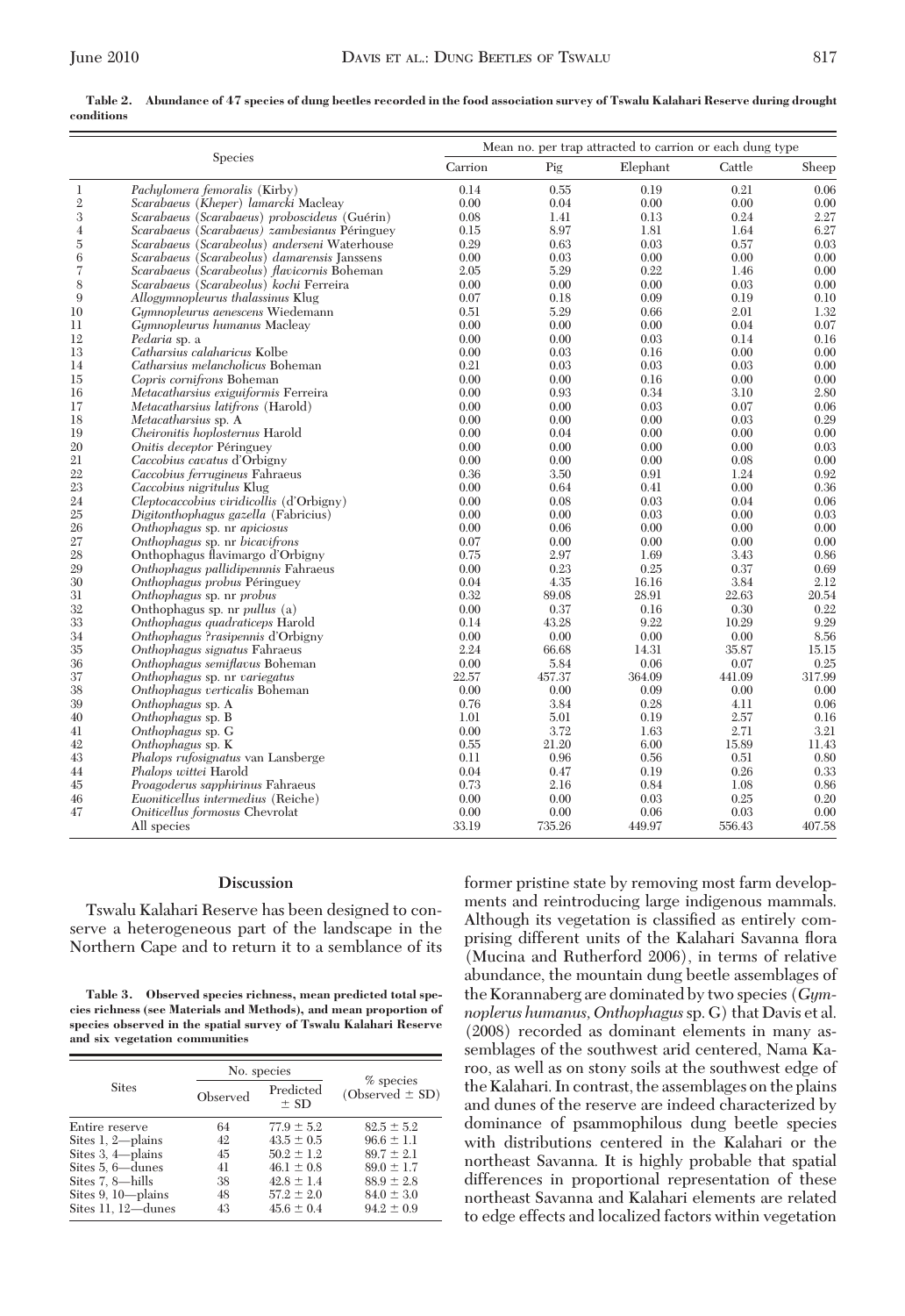

**Fig. 2.** MDS ordination plot showing statistical distances between the food associations of 40 species of dung beetles in Tswalu Kalahari Reserve and the average percentage occurrences of five species groups attracted to different dung (omnivore,  $P = \text{pig; monogastric herbivore}, E = \text{elephant; ruminant herbivore, } \text{pads } \overline{C} = \text{cattle, pellets } S = \text{sheep}$ ) or carrion baits ( $\overline{Ca} = \overline{Ca}$ carrion) (see Table 2 for key to species code numbers).

communities rather than to any reserve-wide trend, although ordination indicated a structural difference between southwest and northern assemblages. A minor, average annual rainfall gradient from 298–318 mm in the north to 285–304 mm in the southwest is unlikely to be responsible for this result. However, relatively low species abundance recorded in the food study would certainly be primarily related to incidence of rainfall as species richness declines over time after precipitation (Davis 1995, 2002), and there had been none in Tswalu for some time before trapping. This claim is further supported by the results for pig dungbaited traps on the *S. uniplumis* plains that show much lower species abundance during drought compared with wet conditions.

Considered in its entirety, species richness of the Tswalu dung beetle fauna (70 species) is comparable to that recorded in the main block of the southwest Kalahari studied by Davis et al. (2008) (93 species). Of the 70 Tswalu species, 9 mostly uncommon species were not recorded in the study to the southwest. Of 32 species recorded in the southwest Kalahari but not in Tswalu, 17 were mostly recorded as rarities in a study with much greater collecting intensity than that in



**Fig. 3.** MDS ordination plot and minimum spanning tree showing the statistical distances between mean species abundance structure of dung beetle assemblages at two sitesin each of six principal vegetation communitiesin Tswalu Kalahari Reserve (the first numbers are the site number (1–12, see Fig. 1), and the numbers in brackets are the trap number at each site (1 or 2).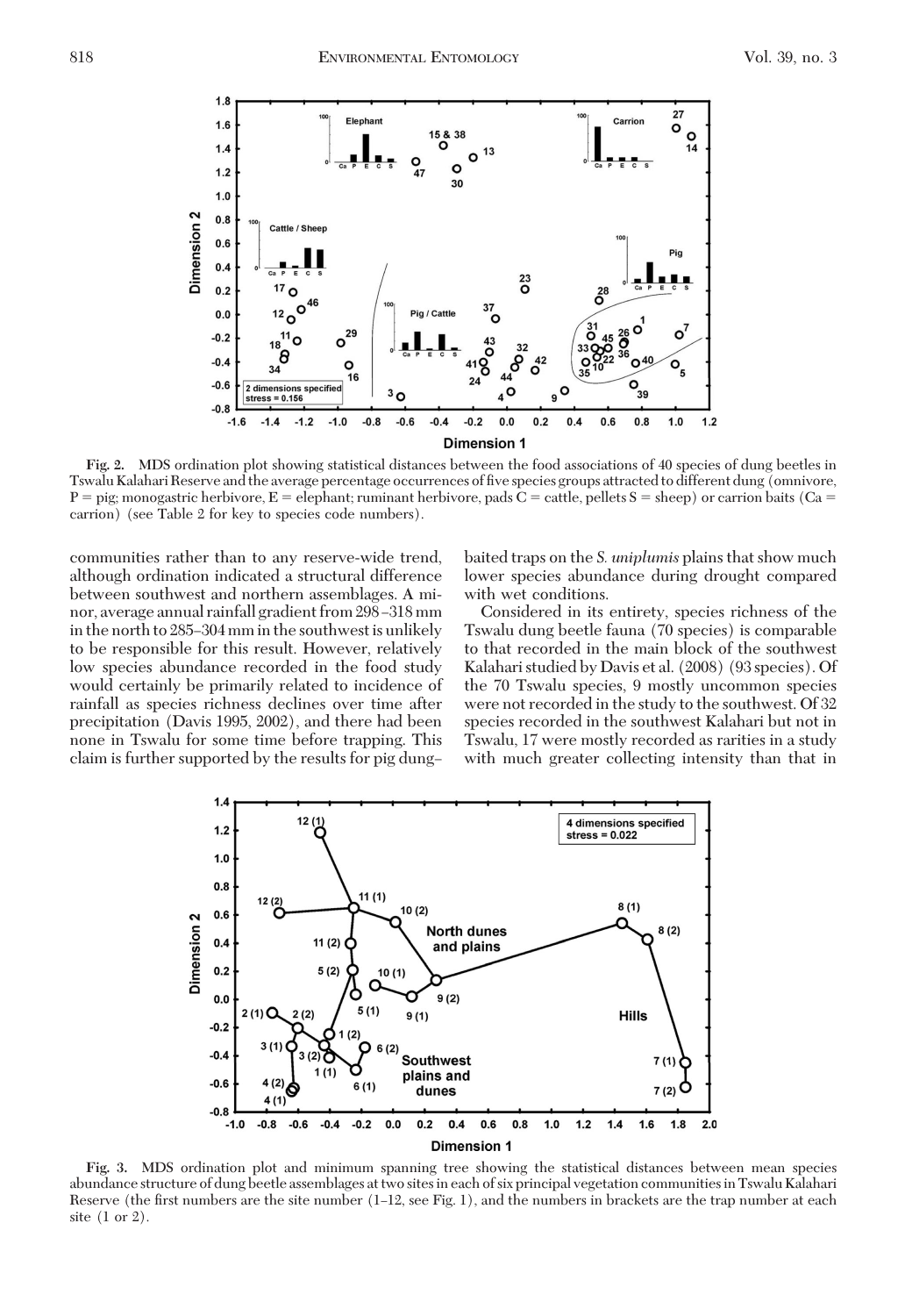|                                                | $%$ abundance <sup><math>a</math></sup> |              |              |              |               |                |  |  |
|------------------------------------------------|-----------------------------------------|--------------|--------------|--------------|---------------|----------------|--|--|
| Distribution centers                           | SW plains                               |              | Mid dunes    | Hills        | N plains      | N dunes        |  |  |
|                                                | (Sites 1, 2)                            | (Sites 3, 4) | (Sites 5, 6) | (Sites 7, 8) | (Sites 9, 10) | (Sites 11, 12) |  |  |
| Southwest arid                                 | 2.6                                     | 2.0          | 12.9         | 58.0         | 6.2           | 1.3            |  |  |
| Kalahari                                       | 68.0                                    | 79.0         | 60.4         | 31.2         | 52.5          | 49.7           |  |  |
| Northeast savanna                              | 29.3                                    | 19.0         | 26.5         | 10.6         | 41.2          | 48.8           |  |  |
| Total percentage <sup>b</sup>                  | 99.9                                    | 100.0        | 98.9         | 99.8         | 99.9          | 99.8           |  |  |
| After removal of data for O. sp. nr variegatus |                                         |              |              |              |               |                |  |  |
| Southwest arid                                 | 4.4                                     | 3.9          | 18.1         | 76.2         | 7.8           | 1.4            |  |  |
| Kalahari                                       | 44.7                                    | 58.5         | 44.5         | 9.7          | 40.0          | 44.1           |  |  |
| Northeast<br>savanna                           | 50.8                                    | 37.4         | 37.2         | 13.9         | 52.1          | 54.3           |  |  |
| Total percentage <sup>b</sup>                  | 99.1                                    | 99.8         | 99.8         | 99.8         | 99.9          | 99.8           |  |  |

**Table 4. Proportional biogeographical composition of dung beetle assemblages within each of six vegetation communities of Tswalu Kalahari Reserve (see Fig. 1 for key) with or without the inclusion of data for** *O.* **sp. nr** *variegatus*

*<sup>a</sup>* In each column, percentage values for the three most abundant biogeographical groups represent their proportional contribution to total

<sup>b</sup> In most cases, totals do not equal 100% because no data are included for widespread, upland (Highveld), and unclassified species.

Tswalu. The other 15 species were centered in the southwest arid region and, presumably, represented endemic species of the arid southwest sands or an edge effect across the Nama Karoo/Kalahari ecotone. At greater distance from this ecotone to the northeast, only 9 southwest arid species were represented in Tswalu compared with 27 in the southwest Kalahari and 33 in the entire area studied by Davis et al. (2008) that included large parts of the northern Nama Karoo. In terms of species abundance, there was 63.4% similarity (Steinhaus index  $\times$  100) between the overall faunas of Tswalu attracted to pig dung and those of the southwest Kalahari attracted to mixed cattle and sheep dung baits (Steinhaus similarity is based on paired comparisons of proportional species abundance on a scale of 0-1, see Legendre and Legendre 1983), despite differences in trapping protocol. Thus, the dung beetle assemblage in Tswalu would be highly representative of the characteristic regional biota.

Of the various local factors that might modify dung beetle assemblage structure across the landscape of Tswalu, prominent inßuences might be changes in edaphic character, vegetative physiognomy, or density of different dung types. Although vegetative physiognomy is mostly characterized by open grassland with limited tree cover, there is some increasing density of woody cover in the *Monechma incanum* shrubveld in the southwest. However, there is no consistent distancing of ordination data points for sites 3 and 4 from other plains and dunes sites in the southwest of Tswalu. There might also be some effects of localization in the distribution of different dung types such as that produced by the concentration of rhinoceros on the southwest plains. Such localizations could be particularly inßuential given the biases toward different bait types shown in the food association analysis. However, much of the variation seen in the reserve may be related to edaphic factors, which are recorded as differing between landscapes and vegetation communities (Van Rooyen et al. 2005).

Soil type inßuences dung beetles through the ease or difficulty with which it may be tunnelled (Hanski and Cambefort 1991), as well as by its varying water retention and drainage properties (Davis 2002), all of which are related to grain size, soil depth, soil chemistry, and inclusions such as humus content. Dryness in the rocky, shallow, sandy soils of the mountains, are probably a primary reason why the fauna of the mountains is dominated by dung beetle species characteristic of assemblages found in much more arid regions to the southwest. Rapid drainage and relative dryness in the central dune field may also be a reason for the absence of typical Kalahari dune grass species (Van Rooyen et al. 2005) and the greater proportional representation of southwest arid dung beetle elements compared with other dune or plains vegetation communities. Deep dune sands in the north clearly favor greater abundance in some species (Table 1), whereas differences in soil type between northern and southwest plains (Van Rooyen et al. 2005) may also have an effect. However, measurements of the physical characteristics of the soils need to be made for a more in depth analysis of how they might influence distributions of dung beetle species.

The overall reason for the separation into hills, northern, and southern centered clusters of species assemblages is unclear and may be related to a complex of factors, not all of them related to soil type. Ordination of species distributions across vegetation communities yielded a scatter of data points with no clear division into identifiable clusters. This is consistent with the observation that there are various different species distribution patterns. Most are difficult to interpret, even those that show a relatively consistent bias to northern dunes (*Scarabaeus damarensis, Scarabaeus inoportunus, Proagoderus sappharinus*), southwest plains (*Scarabaeus zambesianus, Onthophagus* sp. nr *variegatus, Phalops rufosignatus*), or eastern hills (*Gymnopleurus humanus, Neosiyphus macroruber, Onthophagus* sp. G). However, these trends on the hills, plains and dunes are, presumably, the origin of the overall north–south spatial bias shown in the analysis of species assemblage structure.

In conclusion, further study of the physical properties of the environment and the distributional centering of the diverse mammal fauna would assist in the